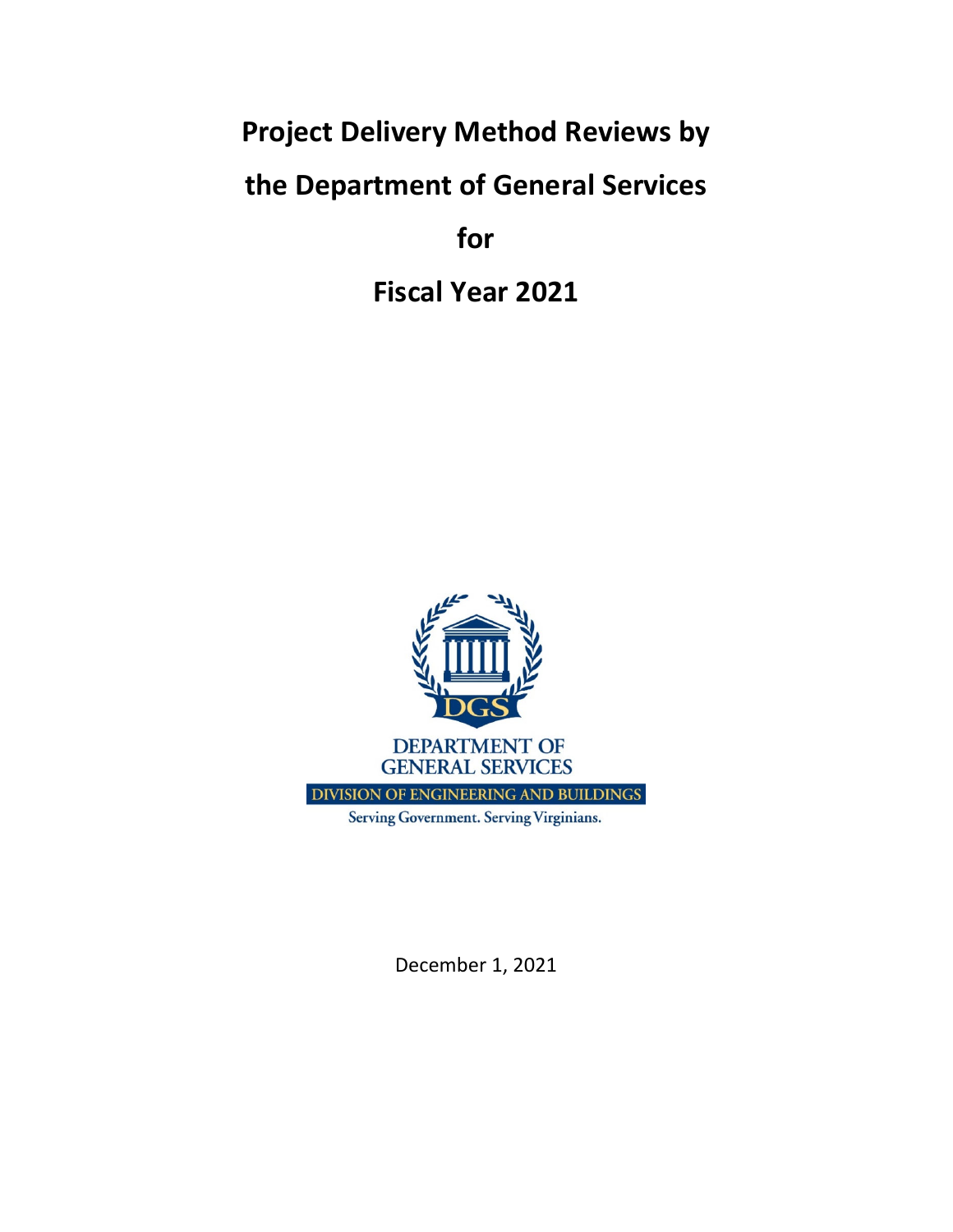Code of Virginia §2.2‐4383.A requires the Department of General Services (DGS) to:

*"report by December 1 of each year to the Governor and the Chairmen of the House Committee on Appropriations, the House Committee on General Laws, the Senate Committee on Finance, and the Senate Committee on General Laws and Technology the following information: (i) the* number of projects reviewed pursuant to Articles 2 (§ 2.2-4380) and 3 (§ 2.2-4381) and (ii) for *each project (a) the identity of the state public body or covered institution and a description of each such project, (b) the estimated cost of the project at the time of the Department's review, (c) the recommendation made by the Department concerning the proposed procurement method, and (d) the final procurement method used by the state public body or covered institution."*

Pursuant to this requirement, DGS is reporting data for projects reviewed during Fiscal Year 2021 (July 1, 2020 through June 30, 2021). During Fiscal Year 2021, DGS reviewed ten (10) project procurement submittals. Of those ten submittals, all were for Construction Management at Risk (CM) procurement and none were for Design-Build (DB) procurement. The details of these reviews can be found in the attached table titled "DGS Procurement Reviews/Recommendations in Fiscal Year 2021".

The stated project values ranged from \$10M to \$173M. The average cost of the projects was \$64M and the median cost was \$57M.

DGS concurred with the Agency's or Covered Institution's selected method of procurement on 5 of the 10 submittals (50%).

Of the five (5) projects where DGS concurred:

- In one (1) instance, the Agency or Covered Institution had not completed the procurement as of November 1, 2020.
- In the remaining four (4) instances, the Agency or Covered Institution continued with the procurement as submitted.

Of the five projects where DGS did not concur with the Agency or Covered Institution's proposed procurement method:

- In one (1) instance, the Agency or Covered Institution chose a different procurement method.
- In four (4) instances, the Agency or Covered Institution proceeded with their chosen procurement method having received a negative recommendation from DGS.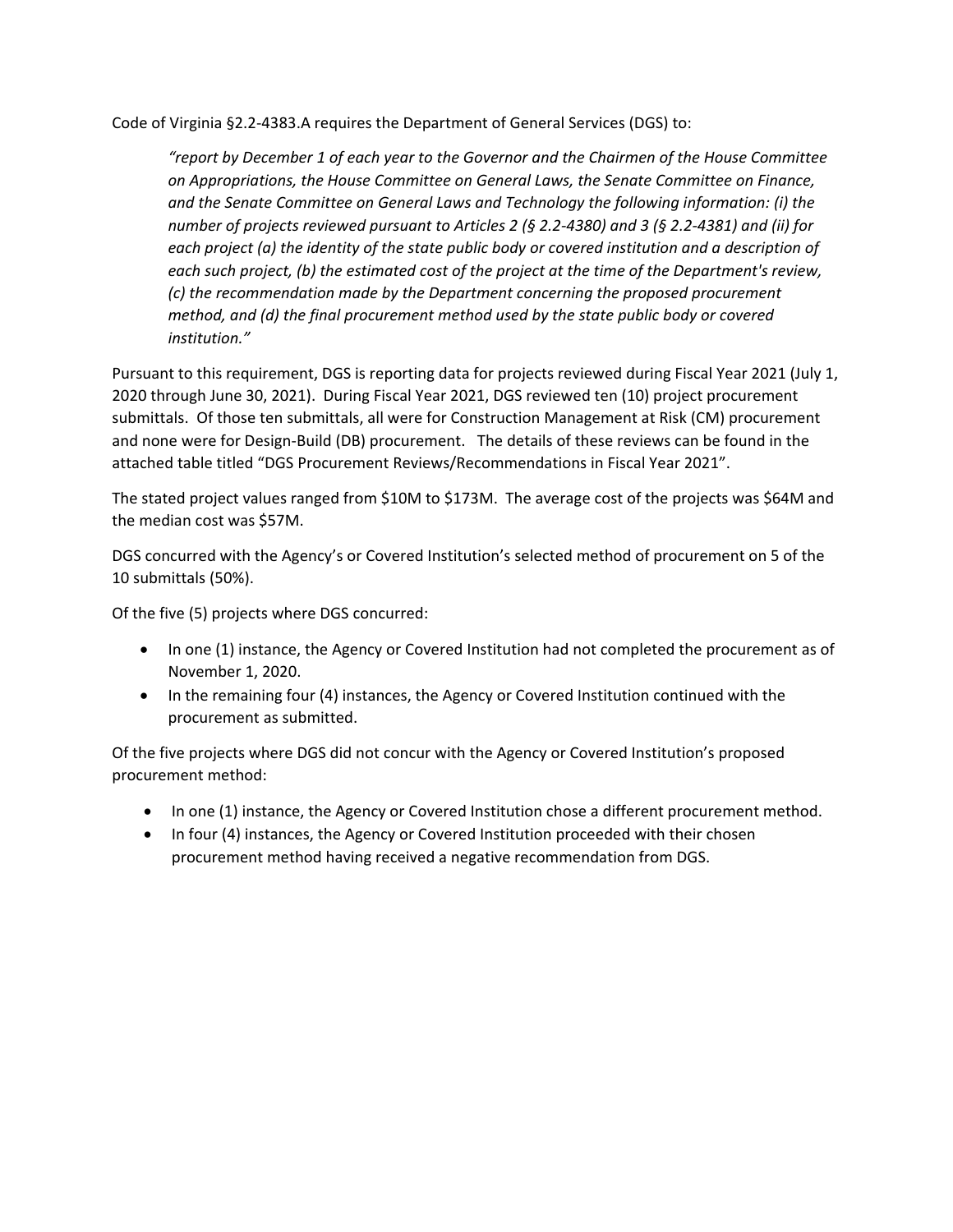## **DGS Procurement Reviews/Recommendations in Fiscal Year 2021**

| <b>Request Date</b> | <b>FY</b> | <b>Agency Authority</b>    | <b>Project Number</b> | <b>Project Title</b>                                       | <b>Description</b>                                                                                                                                                                                                                                                                                                                                                                                                                                                                                                                                                                                                                                                                                                                                                                                                                                                                                                                                                                                                                      | <b>Project Value</b> | <b>Agency Proposed</b><br>Procurement<br><b>Method</b> | <b>DGS Concur</b><br><b>Method</b><br>Appropriate | <b>Agency</b><br>Implemented<br>Procurement<br><b>Method</b> |
|---------------------|-----------|----------------------------|-----------------------|------------------------------------------------------------|-----------------------------------------------------------------------------------------------------------------------------------------------------------------------------------------------------------------------------------------------------------------------------------------------------------------------------------------------------------------------------------------------------------------------------------------------------------------------------------------------------------------------------------------------------------------------------------------------------------------------------------------------------------------------------------------------------------------------------------------------------------------------------------------------------------------------------------------------------------------------------------------------------------------------------------------------------------------------------------------------------------------------------------------|----------------------|--------------------------------------------------------|---------------------------------------------------|--------------------------------------------------------------|
| 07/08/20            | 2021      | Covered Institution        | 207-B0207-002         | UVA - Athletics Complex - Phase 2                          | Scope includes the renovation of the Frank C. McCue III Athletic Training Center (McCue),<br>phased construction of two new buildings (one for Football Operations and one a large<br>addition to McCue for Olympic Sports), and construction of a wide, landscaped, exterior<br>pedestrian walkway with numerous stepped grade changes, referred to as the<br>"Promenade," that passes through the new building's footprint, existing sports fields, and<br>athletic/commuter parking lots, to connect Goodwin Bridge at Emmet Street to the sports<br>facilities across Copeley Road.                                                                                                                                                                                                                                                                                                                                                                                                                                                 | \$115,000,000        | <b>CM</b>                                              | No                                                | <b>CM</b>                                                    |
| 09/01/20            | 2021      | <b>Covered Institution</b> | 207-B0207-003         | UVA - McIntire School of Commerce<br>New Academic Facility | The current expansion project scope will include a large multi-purpose atrium, an entry<br>lounge, large flexible classroom spaces, multifaceted program elements with specialized AV<br>equipment needs including dynamic teaching labs to foster hands-on learning that includes<br>data analytics visualization, behavioral research, and multimedia analysis, media production<br>studios, enhanced study rooms, faculty and staff offices, a Cafe, and a catering kitchen.                                                                                                                                                                                                                                                                                                                                                                                                                                                                                                                                                         | \$67,000,000         | <b>CM</b>                                              | Yes                                               | <b>CM</b>                                                    |
| 10/01/20            | 2021      | <b>Covered Institution</b> | 204-B0204-012         | W&M - Muscarelle Museum Expansion<br>and Renovation        | Project consists of renovating the existing structure (approximately 19,000 SF) and<br>constructing an addition (approximately 30,000 SF) to the Muscarelle Museum on the<br>campus of William and Mary. Building use is and will continue to be a museum in which<br>artwork is curated, displayed for public viewing, and used for teaching purposes. The<br>existing building will be renovated for assembly space, education & research, collection<br>storage and building support. The addition will be for exhibition galleries, processing and<br>collection support and administrative spaces. The current mechanical system in the existing<br>building must be modified for connection to the new West Utility Plant and compliment the<br>new system in the addition, which will be designed for connection to the plant. Complex<br>temperature and humidity controls are paramount as are lighting systems and levels of<br>finish for art presentation.                                                                  | \$21,000,000         | <b>CM</b>                                              | Yes                                               | <b>CM</b>                                                    |
| 12/15/20            | 2021      | Covered Institution        | 207-B0207-004         | UVA - Ivy Corridor                                         | The project represents the first phase of the Ivy Corridor redevelopment and serves as an<br>enabling project for future site development including the School of Data Science facility and<br>the University Hotel and Conference Center. The project consists of rerouting existing storm<br>and sewer water lines, extension of various utilities such as water, sewer, heating water and<br>chilled water supply and return lines, electrical, and telecom throughout the site and to the<br>locations of the planned buildings. The unnamed tributary to Meadow Creek that runs<br>through the site will be rerouted to create an engineered stream corridor and a new wet<br>pond. The project will install hardscape and streetscape features to provide access to the<br>انسر The project مئزي مطt من موجوع موجود موجود من المصري العامل العامل المسلمين المعاشر المعمومين                                                                                                                                                      | \$30,000,000         | <b>CM</b>                                              | No                                                | <b>CM</b>                                                    |
| 01/28/21            | 2021      | Covered Institution        | 208-18502-000         | VT - Replace Randolph Hall                                 | phased demolition of the existing 166,000 GSF Randolph Hall and the phased construction<br>(within the existing building's footprint) of a new 284,000 GSF building which will be home<br>to Virginia Tech's College of Engineering. The new building will accommodate more than<br>54,000 SF of instructional laboratories (wet and dry) and classrooms; 56,000 SF of research<br>laboratories (wet and dry); and dirty" laboratory space on the ground floor to support<br>instructional and research functions. The building will house within its interior, Virginia<br>Tech's existing Stability Wind Tunnel, one of the largest university-operated wind tunnels in<br>the U.S. Additionally, the building will house the Virginia Tech Rescue Squad which provides<br>full-time (24/7/365), student-operated, the first response to medical emergencies on<br>campus. The existing building is located within the historical academic district, an area with<br>a high concentration adjacent buildings and pedestrian traffic." | \$173,000,000        | <b>CM</b>                                              | Yes                                               | <b>CM</b>                                                    |
| 02/18/21            | 2021      | State Public Body          |                       | 221-18473-000 ODU - New Biology Building                   | 162,821 GSF, multi-story building, 40-year construction, that will be a signature facility to<br>support the current enrollment demand for biology with modern instruction and laboratory<br>facilities.                                                                                                                                                                                                                                                                                                                                                                                                                                                                                                                                                                                                                                                                                                                                                                                                                                | \$99,501,961         | <b>CM</b>                                              | Yes                                               | See note 1                                                   |
| 02/12/21            | 2021      | <b>Covered Institution</b> |                       | 207-18330-000 UVA - Renovate Physics Building              | replacing existing mechanical systems, new electrical wiring, new plumbing, upgraded fire<br>safety infrastructure, renewing the building's envelope and roof, and a new interior layout<br>to meet building code, life safety, and accessibility requirements                                                                                                                                                                                                                                                                                                                                                                                                                                                                                                                                                                                                                                                                                                                                                                          | \$57,000,000         | <b>CM</b>                                              | No                                                | <b>CM</b>                                                    |

December 1, 2021